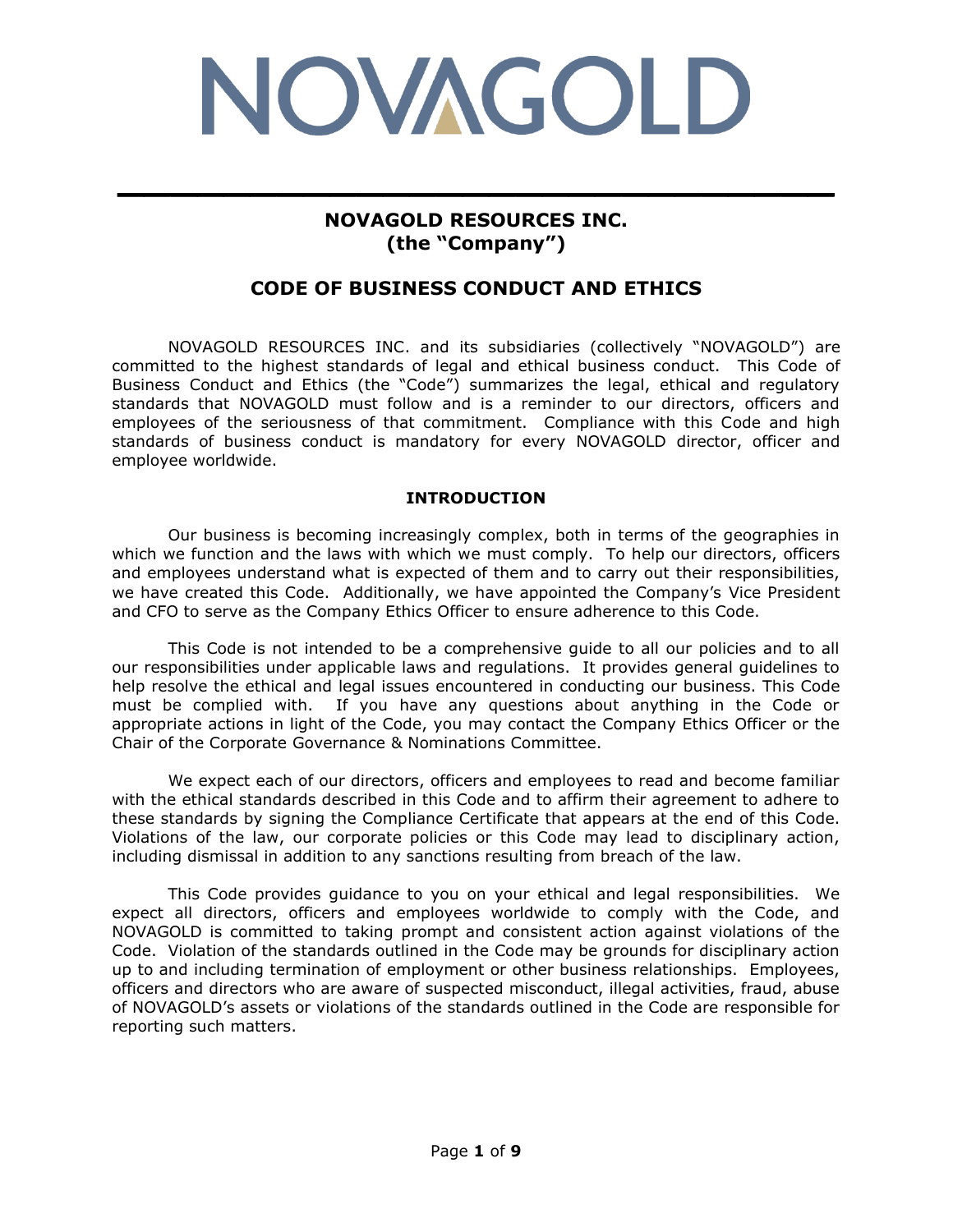## **I. We Insist on Honest and Ethical Conduct By All of Our Directors, Officers, Employees and Other Representatives**

We place the highest value on the integrity of our directors, our officers and our employees and demand this level of integrity in all our dealings. We insist on not only ethical dealings with others, but on the ethical handling of actual or potential conflicts of interest between personal and professional relationships.

Under NOVAGOLD's ethical standards, directors, officers and employees share certain responsibilities. It is your responsibility to (a) become familiar with, and conduct NOVAGOLD's business in compliance with, applicable laws, rules and regulations and this Code; (b) treat all NOVAGOLD employees, customers and business partners in an honest and fair manner; (c) avoid situations where your personal interests are, or appear to be, in conflict with NOVAGOLD's interests; and (d) safeguard and properly use NOVAGOLD's proprietary and confidential information, assets and resources, as well as those of NOVAGOLD's customers and business partners.

## **A) Honest and Ethical Conduct**

Directors, officers and employees are required to deal honestly and ethically with our business partners, competitors and other third parties. In our dealings with these parties, we:

- prohibit the making or offering of bribes, kickbacks or any other form of improper payment, directly or indirectly, to any representative of a government, business partner or other third party in order to obtain a contract, some other commercial benefit or government action;
- prohibit our directors, officers and employees from accepting any bribe, kickback or improper payment from anyone;
- prohibit gifts or favors of more than nominal value to or from our business partners;
- limit marketing and entertainment expenditures to those that are reasonable, necessary, prudent, job-related and consistent with our policies;
- require clear and precise communication in our contracts, our advertising, our literature and other public statements and seek to eliminate misstatement of fact or misleading impressions;
- protect all proprietary data provided to us by third parties as reflected in our agreements with them; and
- prohibit our representatives from otherwise taking improper advantage of our business partners or other third parties through inaccurate billing, manipulation, concealment, abuse of privileged information or any other improper practice.

## **B) Conflicts of Interest; Corporate Opportunities**

Our directors, officers and employees should not be involved in any activity that creates or gives the appearance of a conflict of interest. A conflict of interest occurs when a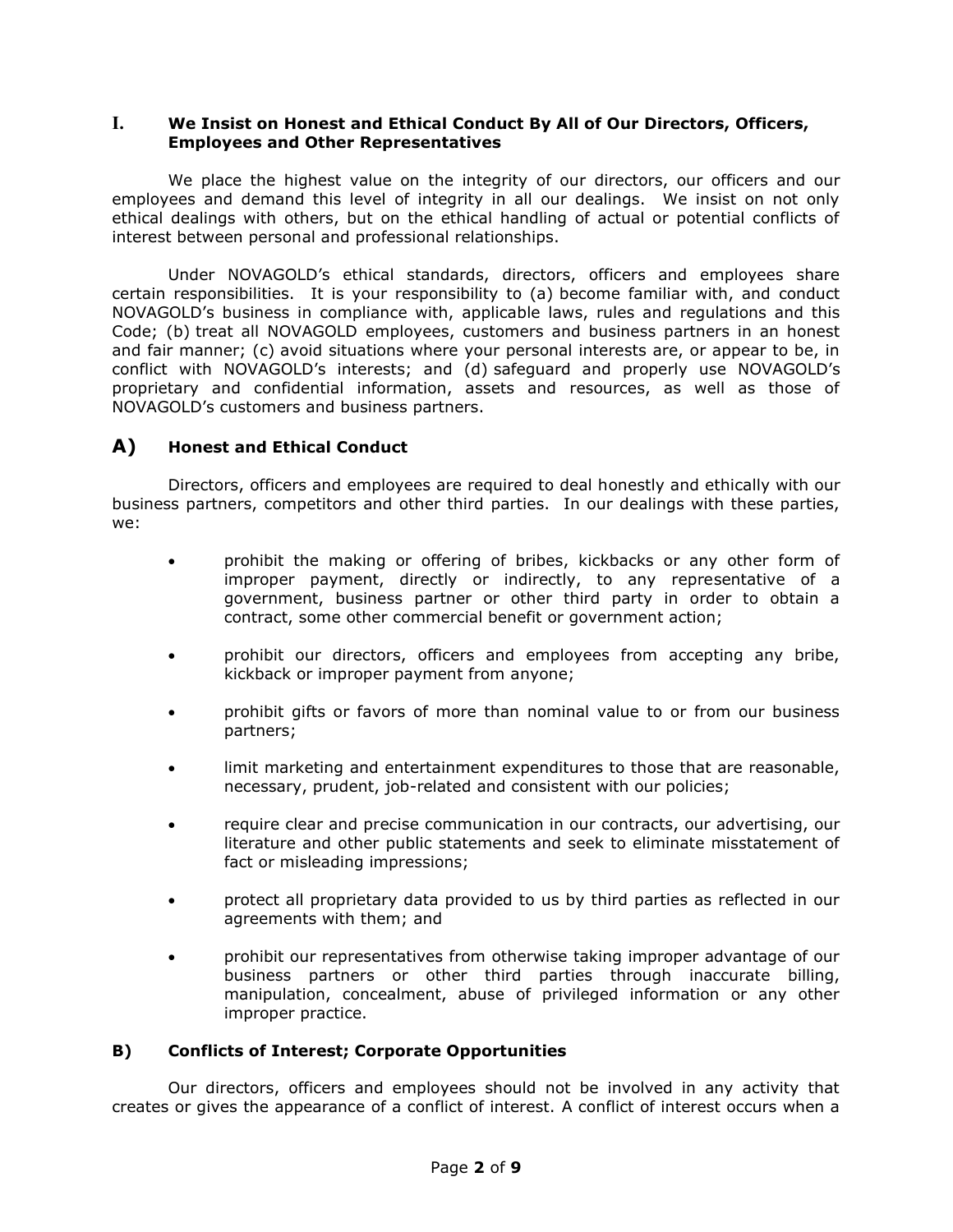director, officer or employee places or finds himself/herself in a position where his/her private interests conflict with the interests of NOVAGOLD or have an adverse effect on the employee's motivation or the proper performance of their job. Employees must notify the Company Ethics Officer and officers and directors must notify the Chair of the Corporate Governance & Nominations Committee of the existence of any actual or potential conflict of interest.

No director, officer or employee shall:

- be a consultant to, or a director, officer or employee of, accept personal payment from or otherwise operate an outside business that:
	- ➢ competes with NOVAGOLD;
	- ➢ supplies products or services to NOVAGOLD; or
	- ➢ purchases products or services from NOVAGOLD;
- have any financial interest, including significant stock ownership, which means 10% or more of the common stock, in any entity with which NOVAGOLD does business that might create or give the appearance of a conflict of interest;
- seek or accept any personal loan or services from any entity with which NOVAGOLD does business, except from financial institutions or service providers offering similar loans or services to third parties under similar terms in the ordinary course of their respective businesses;
- be a consultant to, or a director, officer or employee of, or otherwise operate an outside business, if the demands of the outside business would interfere with the director's, officer's or employee's responsibilities to NOVAGOLD (if in doubt, consult the Company Ethics Officer or the Chair of the Corporate Governance & Nominations Committee);
- compete with NOVAGOLD for the purchase or sale of property, services or other interests or take personal advantage of an opportunity in which NOVAGOLD has an interest;
- accept any personal loan or guarantee of obligations from NOVAGOLD, except to the extent such arrangements are legally permissible; or
- conduct business on behalf of NOVAGOLD with immediate family, which includes spouses, children, parents, siblings and persons sharing the same home, whether or not legal relatives.

Should an employee want to conduct work for another mining company, the employee must advise the Company Ethics Officer and receive the permission of the Company Ethics Officer prior to starting work with the other mining company. Should a director or officer want to conduct work for another mining company, the director or officer must advise the Board of Directors and receive permission from the Board of Directors prior to starting work with the other mining company. Should a potential conflict of interest be triggered in either of these situations, the director, officer or employee will not engage in such work.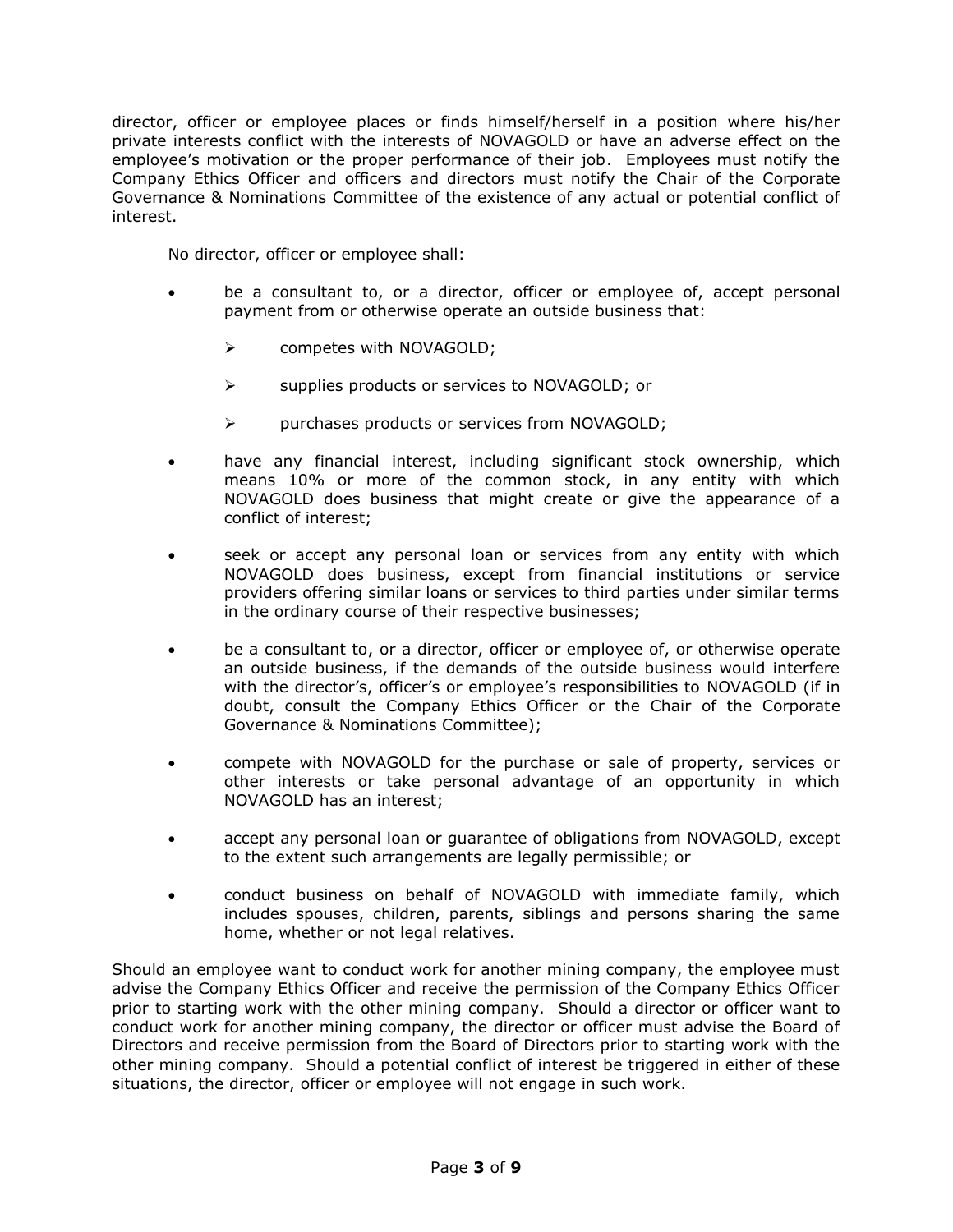## **C) Confidentiality and Corporate Assets**

Our directors, officers and employees are entrusted with confidential information and with the confidential information of our business partners. This information may include (1) technical or scientific information about current and future projects, (2) business or marketing plans or projections, (3) earnings and other internal financial data, (4) personnel information, (5) supply and customer lists, (6) other non-public information that, if disclosed, might be of use to our competitors or harmful to our business partners and (7) all business affairs of NOVAGOLD that have not already been made available to the public. This information is our property, or the property of our business partners, and in many cases was developed at great expense. Our directors, officers and employees shall:

- not discuss confidential information with or in the presence of any unauthorized persons, including family members and friends;
- use confidential information only for legitimate business purposes and not for personal gain;
- not disclose confidential information to third parties; and
- not use NOVAGOLD property or resources for any personal benefit or the personal benefit of anyone else. NOVAGOLD property includes NOVAGOLD internet, email and voicemail services, which should be used for businessrelated activities, and which may be monitored by NOVAGOLD at any time without notice.

## **D) Health and Safety**

NOVAGOLD is committed to making the work environment safe, secure and healthy for its employees and others. NOVAGOLD complies with all applicable laws and regulations relating to safety and health in the workplace. We expect each employee to promote a positive working environment for all. You are expected to consult and comply with all NOVAGOLD rules regarding workplace conduct and safety. You should immediately report any unsafe or hazardous conditions or materials, injuries, and accidents connected with our business and any activity that compromises NOVAGOLD's security to your supervisor. You must not work under the influence of any substances that would impair the safety of others. All threats or acts of physical violence or intimidation are prohibited.

## **E) Respect for our Employees**

NOVAGOLD's employment decisions will be based on reasons related to our business, such as job performance, individual skills and talents, and other business-related factors. NOVAGOLD's policy requires adherence to all national, provincial or other local employment laws. In addition to any other requirements of applicable laws in a particular jurisdiction, the policy prohibits discrimination in any aspect of employment based on race, color, religion, sex, national origin, disability or age, within the meaning of applicable laws.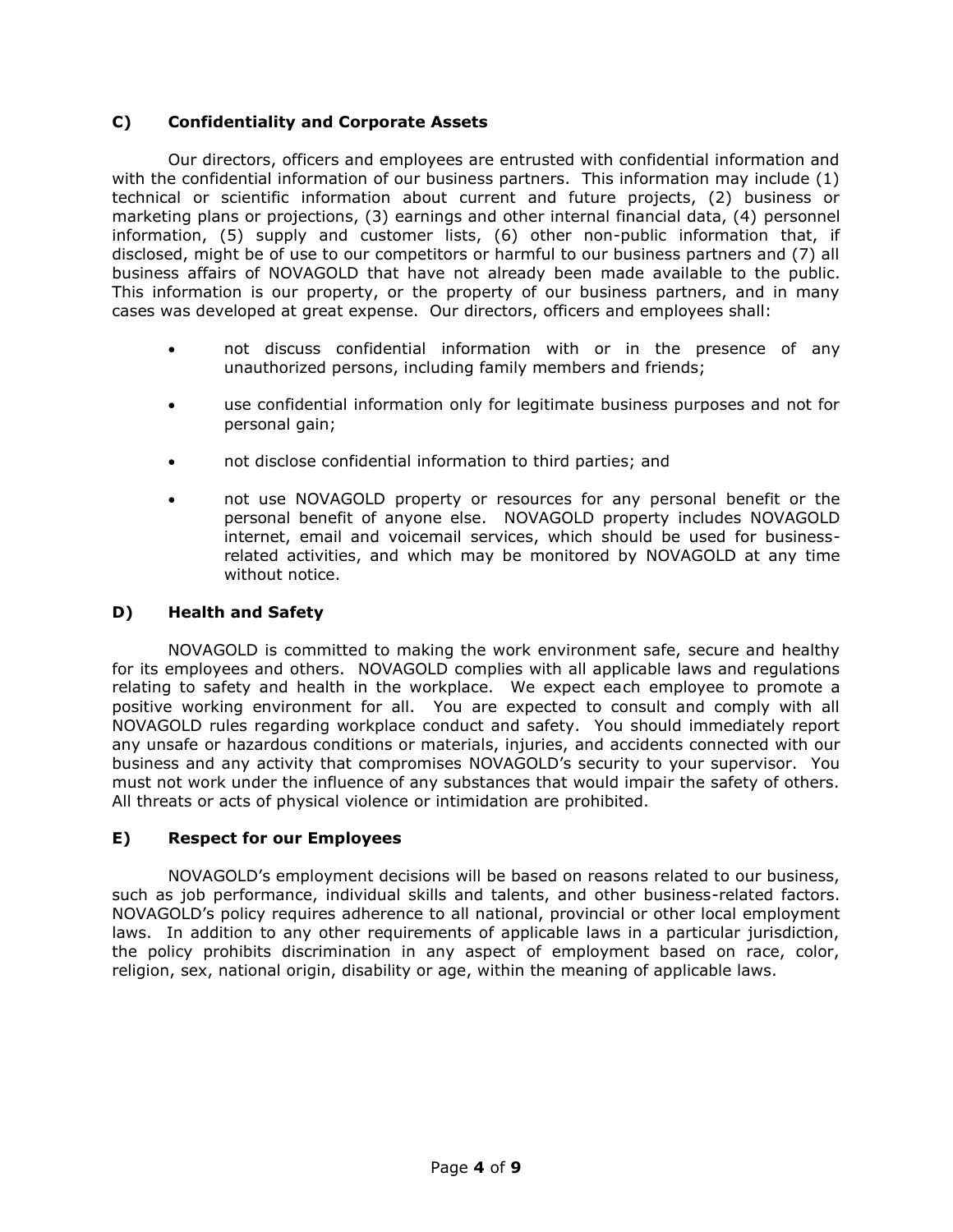## **F) Abusive or Harassing Conduct Prohibited**

NOVAGOLD prohibits abusive or harassing conduct by our employees and officers toward others, such as unwelcome sexual advances, comments based on ethnicity, religion or race, or other non-business, personal comments or conduct that make others uncomfortable in their employment with us. We encourage and expect you to report harassment or other inappropriate conduct as soon as it occurs.

## **II. We Provide Full, Accurate, Timely and Understandable Disclosure**

We are committed to providing our shareholders and investors with full, fair, accurate, timely and understandable disclosure in the reports that we file with the United States Securities and Exchange Commission and with the Canadian provincial securities regulators. To this end, where the individual is involved in these activities, our directors, officers and employees shall:

- not make false or misleading entries in our books and records for any reason;
- not condone any undisclosed or unrecorded bank accounts or assets established for any purpose;
- comply with generally accepted accounting principles or International Financial Reporting Standards, as applicable, at all times;
- notify our Chief Financial Officer if there is an unreported transaction or information that is misleading or inaccurate in our public disclosure;
- maintain a system of internal accounting controls that will provide reasonable assurances to management that all transactions are properly recorded;
- maintain books and records that accurately reflect our transactions;
- prohibit the establishment of any undisclosed or unrecorded funds or assets;
- maintain a system of internal controls that will provide reasonable assurances to our management that material information about NOVAGOLD is made known to management, particularly during the periods in which our periodic reports are being prepared and that public disclosure with respect to financial and non-financial information is reported timely and accurately;
- present information in a clear and orderly manner and avoid the use of unnecessary legal and financial language in our periodic reports; and
- not communicate to the public any nonpublic information unless expressly authorized to do so.

## **III. We Comply With all Laws, Rules and Regulations**

We comply with all laws and governmental regulations that are applicable to our activities, including the rules promulgated by any stock exchange on which securities of NOVAGOLD are listed, and expect all our directors, officers and employees to obey the law. Specifically, we are committed to: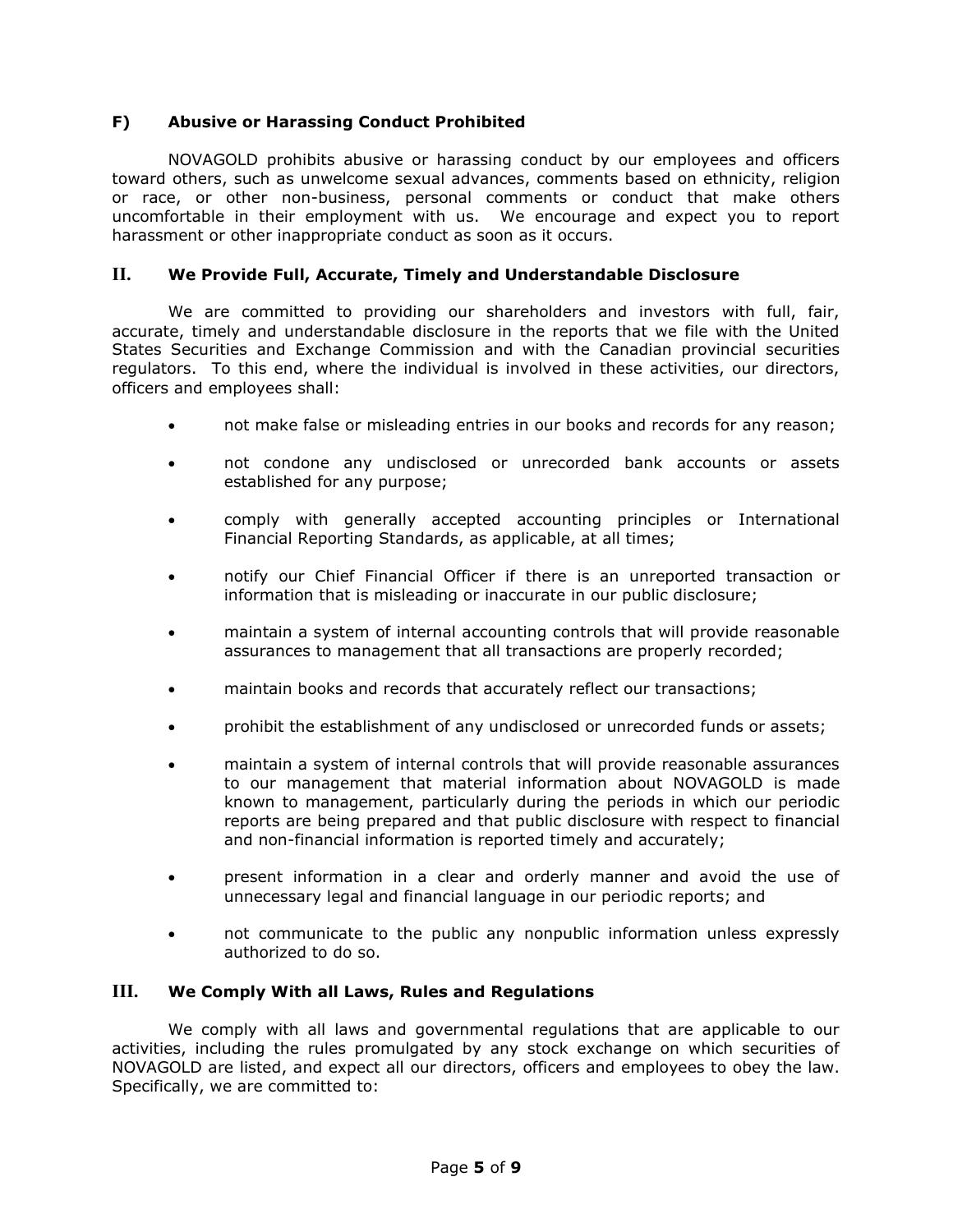- maintaining a safe and healthy work environment;
- promoting a workplace that is free from discrimination or harassment based on race, color, religion, sex, age, national origin, disability or other prohibited grounds under applicable human rights law;
- supporting fair competition and laws prohibiting restraints of trade and other unfair trade practices;
- conducting our activities in full compliance with all applicable environmental laws;
- keeping the political activities of our directors, officers and employees separate from our business;
- prohibiting any illegal payments, gifts or gratuities to any government officials or political party;
- prohibiting the unauthorized use, reproduction or distribution of any third party's trade secrets, copyrighted information or confidential information;
- prohibiting the sale or export, either directly or through our representatives, of our products to countries where technology-related goods such as ours may not be sold; and
- complying with all applicable securities laws.

Our directors, officers and employees are prohibited from trading our securities while in possession of material nonpublic ("inside") information about NOVAGOLD.

NOVAGOLD encourages all employees to become shareholders on a long-term investment basis. However, management, employees, members of the Board of Directors and others who are in a "special relationship" with NOVAGOLD from time to time, may become aware of corporate developments or plans which may affect the value of NOVAGOLD's shares (inside information) before these developments or plans are made public. Black Out periods occur from time to time and during these Black Out periods, impacted NOVAGOLD employees, officers and directors are prohibited from buying or selling NOVAGOLD's securities. You will be notified of these Black Out periods by NOVAGOLD's General Counsel if you are impacted. In order to avoid civil and criminal insider trading violations, NOVAGOLD has established an Insider Trading Policy. As a prerequisite and condition of employment, all employees and officers must sign an acknowledgment by which they agree to adhere to this policy.

## **REPORTING AND EFFECT OF VIOLATIONS**

Compliance with this Code is, first and foremost, the individual responsibility of every director, officer and employee. We attempt to foster a work environment in which ethical issues and concerns may be raised and discussed with supervisors or with others without the fear of retribution. It is our responsibility to provide a system of reporting and access when you wish to report a suspected violation, or to seek counseling, and the normal chain of command cannot, for whatever reason, be used.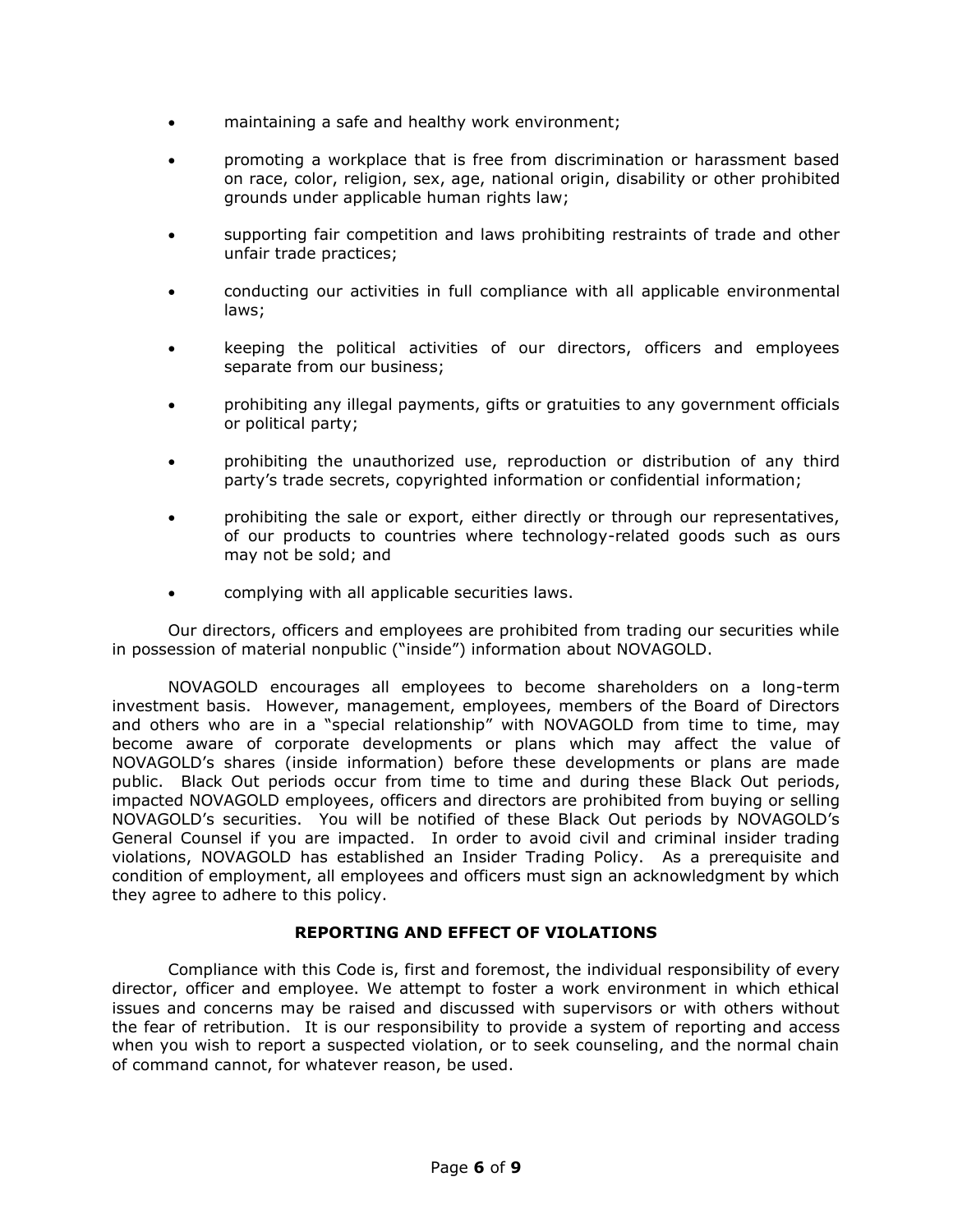## **I. Administration**

Our Board of Directors has established the standards of business conduct contained in this Code and the Board of Directors and Corporate Governance & Nominations Committee oversee compliance with this Code. Additionally, we have appointed the Company's Vice President and CFO to serve as the Company Ethics Officer to ensure adherence to the Code. While serving in this capacity, the Company Ethics Officer reports to the Board of Directors.

Training on this Code will be included in the orientation of new employees and provided to existing directors, officers and employees on an ongoing basis. To ensure familiarity with this Code, all new directors, officers and employees will be asked to read this Code and sign a Compliance Certificate when joining NOVAGOLD. Employees in key Senior Management, Human Resource, Information Technology and Finance roles will be required to sign this Code on an annual basis.

## **II. Reporting Violations and Questions**

Directors, officers and employees must report, in person or in writing, any known or suspected violations of laws, governmental regulations or this Code to either the Company Ethics Officer or the Chair of the Corporate Governance & Nominations Committee as soon as practicable upon becoming aware of the known or suspected violation. Additionally, directors, officers and employees may contact the Company Ethics Officer or the Chair of the Corporate Governance & Nominations Committee with a question or concern about this Code or a business practice. Any questions or violation reports will be addressed immediately and seriously, and can be made anonymously. If you feel uncomfortable reporting suspected violations to these individuals, you may report matters (i) by calling NOVAGOLD's toll-free whistleblower hotline at 866-286-7018, (ii) by going online at [www.openboard.info/ng](http://www.openboard.info/ng) or (iii) to NOVAGOLD's Outside Counsel. The address and telephone numbers of Outside Counsel are listed in the attachment to this Code.

## **We will not allow any retaliation against a director, officer or employee who acts in good faith in reporting any violation.**

## **III. Investigations**

Our Company Ethics Officer will investigate any reported violations and will determine an appropriate response, including corrective action and preventative measures, in consultation with the Chair of the Corporate Governance & Nominations Committee or the Chief Executive Officer, when required. All reports will be treated confidentially to every extent possible.

## **IV. Consequences of a Violation**

Directors, officers and employees that violate any laws, governmental regulations or this Code will face appropriate, case-specific disciplinary action, which may include reprimand, suspension without pay, demotion or immediate discharge.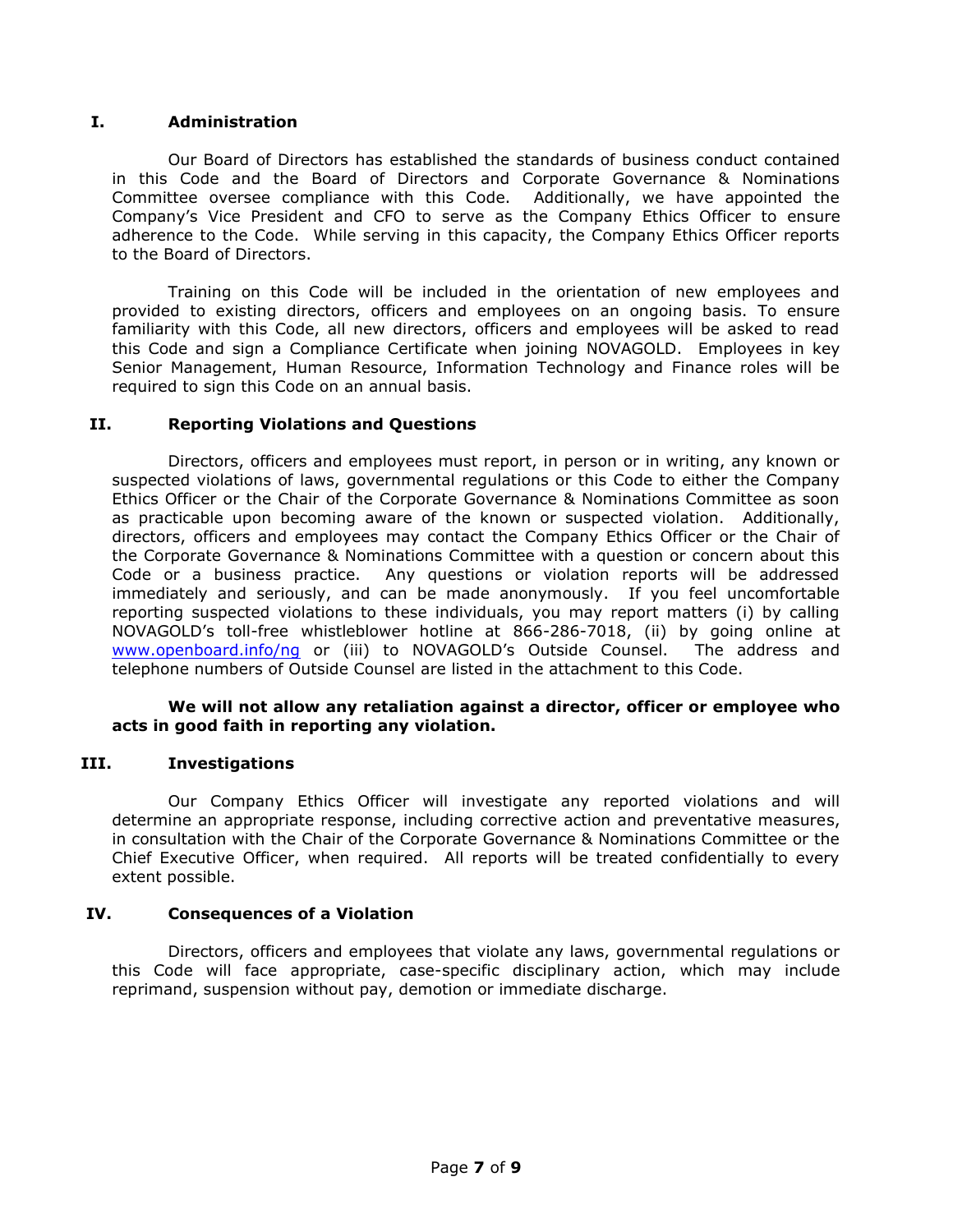## **V. Waivers and Amendments**

Only the Board of Directors may waive application of or amend any provision of this Code. A request for such a waiver should be submitted in writing to the Board of Directors, Attention: Chair of the Corporate Governance & Nominations Committee, for its consideration. NOVAGOLD will promptly disclose all substantive amendments to the Code, as well as all waivers of the Code granted to directors or officers in accordance with applicable laws and regulations.

*Updated as of January 10, 2014*